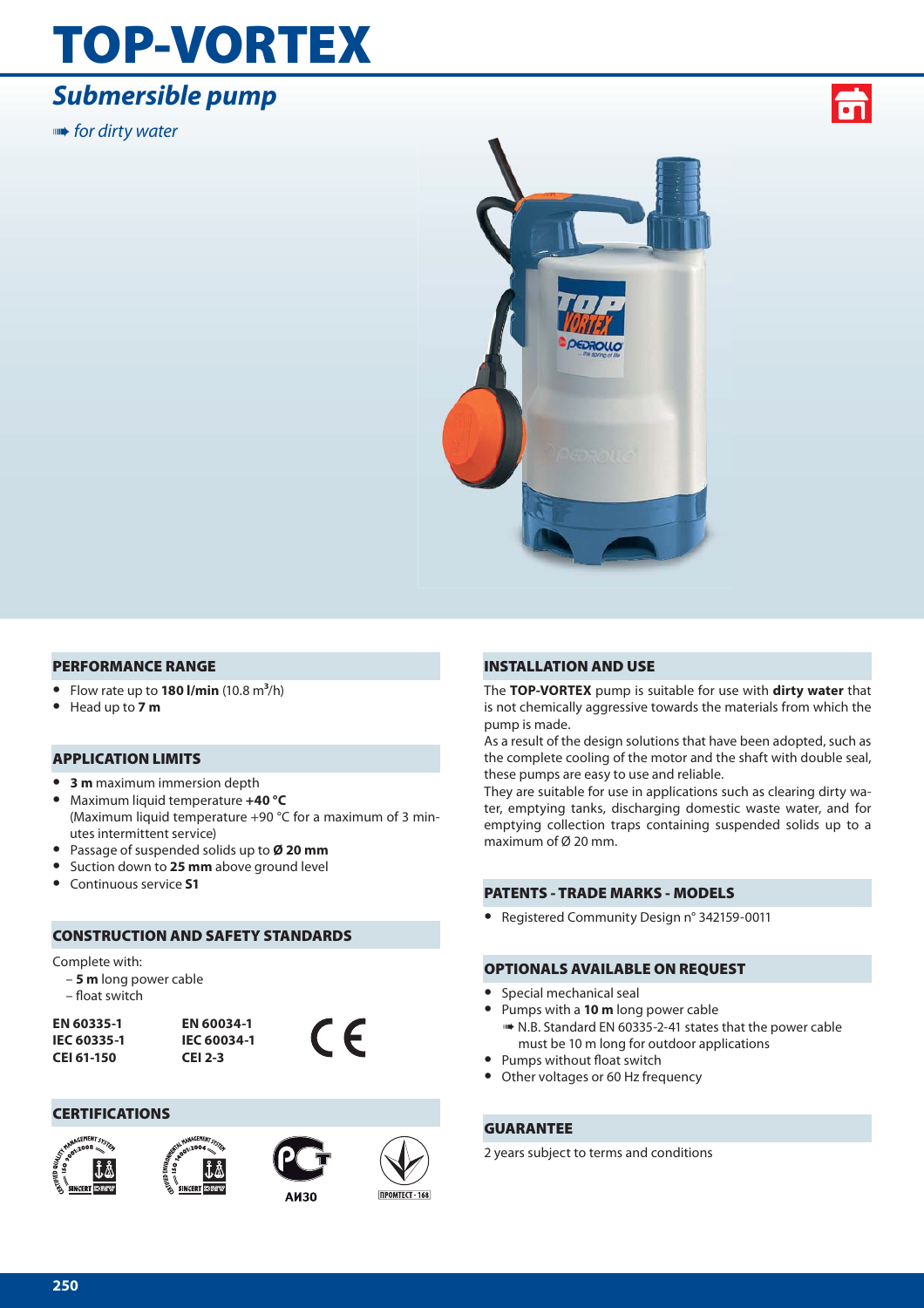



| <b>MODEL</b>      | <b>POWER</b> |           | 3.,<br>m <sup>2</sup> /h | $\cdot$ | ∽<br>2.4 | 3.O | $\Omega$<br>4.C | 6.0           | $\cdot$ | 8.4 | 9.0    | 10.8 |
|-------------------|--------------|-----------|--------------------------|---------|----------|-----|-----------------|---------------|---------|-----|--------|------|
| Single-phase      | kW           | <b>HP</b> | l/min                    | 20      | 40       | 60  | 80              | 100           | 120     | 140 | 160    | 180  |
| <b>TOP-VORTEX</b> | 0.37         | 0.50      | н<br>metres              | 6.5     |          | 5.4 | 4.8             | $\sim$<br>4.2 | ر.ر     |     | $\sim$ | ا    |

**Q** = Flow rate **H** = Total manometric head Tolerance of characteristic curves in compliance with EN ISO 9906 App. A.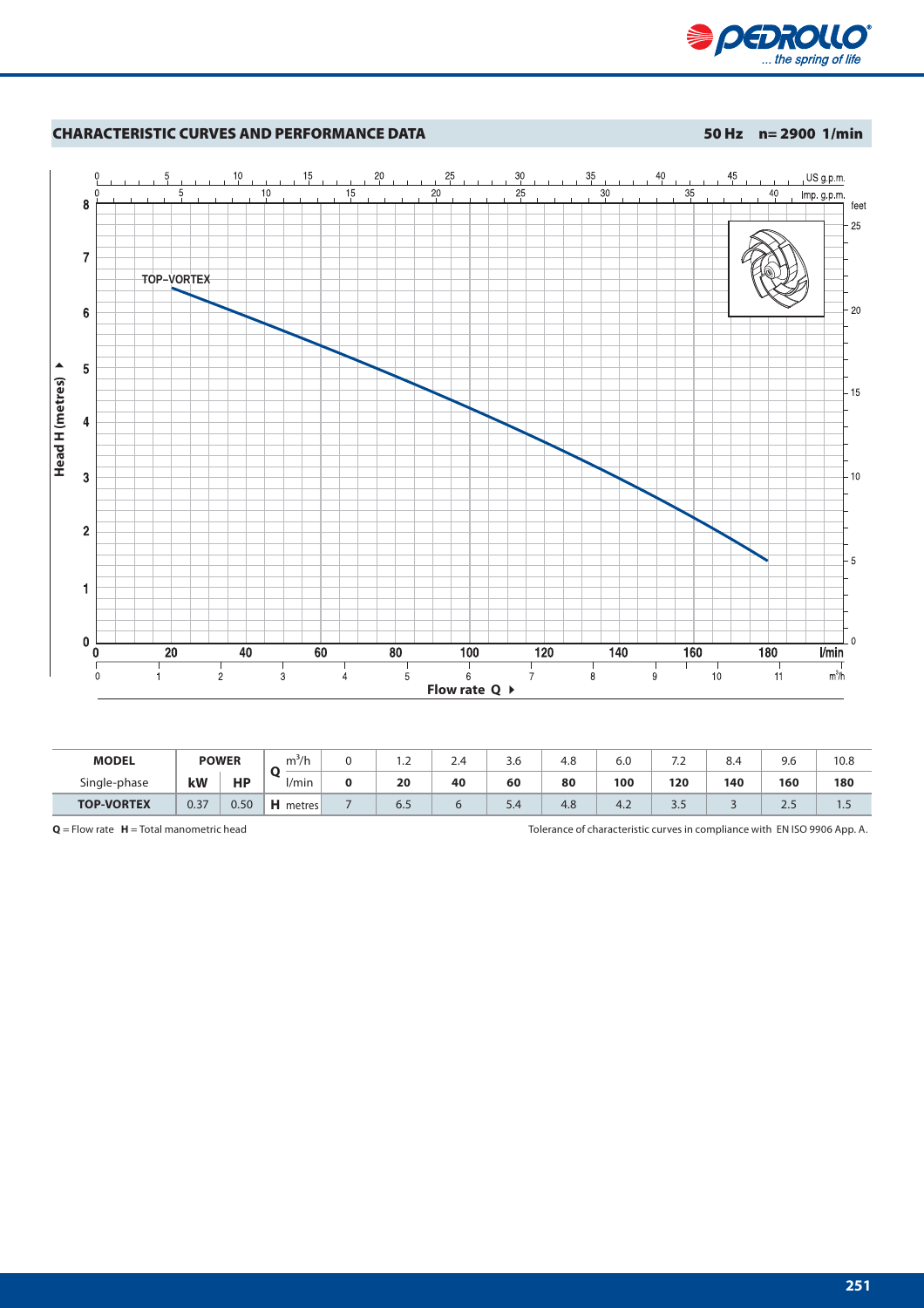# **TOP-VORTEX**

|                   | <b>POS. COMPONENT</b>                 |                 |                                                         | <b>CONSTRUCTION CHARACTERISTICS</b> |              |   |    |  |
|-------------------|---------------------------------------|-----------------|---------------------------------------------------------|-------------------------------------|--------------|---|----|--|
| 1                 | <b>PUMP BODY</b>                      |                 | Technopolymer                                           |                                     |              |   |    |  |
| $\overline{2}$    | <b>SUCTION FILTER</b>                 |                 | Technopolymer                                           |                                     |              |   |    |  |
| 3                 | <b>SUCTION PLATE</b>                  |                 | Technopolymer                                           |                                     |              |   |    |  |
| 4                 | <b>DIFFUSER</b>                       |                 | Technopolymer                                           |                                     |              |   |    |  |
| 5                 | <b>IMPELLER</b>                       |                 |                                                         | Technopolymer VORTEX type           |              |   |    |  |
| 6                 | <b>MOTOR CASING</b>                   |                 | Stainless steel AISI 304                                |                                     |              |   |    |  |
| $\overline{ }$    | <b>MOTOR CASING PLATE</b>             |                 | Stainless steel AISI 304                                |                                     |              |   |    |  |
| 8                 | <b>MOTOR SHAFT</b>                    |                 |                                                         | Stainless steel EN 10088-3 - 1.4104 |              |   |    |  |
| 9                 |                                       |                 | <b>SHAFT WITH DOUBLE SEAL AND OIL CHAMBER</b>           |                                     |              |   |    |  |
|                   | Seal                                  | <b>Shaft</b>    |                                                         | <b>Materials</b>                    |              |   |    |  |
|                   | <b>Model</b>                          | <b>Diameter</b> | Stationary ring                                         | Rotational ring                     | Elastomer    |   |    |  |
|                   | <b>AR-12R</b>                         | $Ø$ 12 mm       | Ceramic                                                 | Graphite                            | <b>NBR</b>   |   |    |  |
| 10                | <b>LIP SEAL</b>                       |                 | $\emptyset$ 12 x $\emptyset$ 19 x H 5 mm                |                                     |              |   |    |  |
| 11                | <b>BEARINGS</b>                       |                 | 6201 ZZ / 6201 ZZ                                       |                                     |              |   |    |  |
| $12 \overline{ }$ | <b>CAPACITOR</b>                      |                 |                                                         |                                     |              |   | 14 |  |
|                   | Capacitance                           |                 |                                                         |                                     |              |   |    |  |
|                   | (230 V or 240 V)                      | (110 V)         |                                                         |                                     |              |   |    |  |
|                   | 10 µF 450 VL                          | 16 µF 250 VL    |                                                         |                                     | 15           |   | Ж  |  |
| 13                | <b>ELECTRIC MOTOR</b>                 |                 |                                                         |                                     |              |   |    |  |
|                   | - Single-phase 230 V - 50 Hz          |                 |                                                         |                                     | $\mathbf{1}$ |   |    |  |
|                   |                                       |                 | with thermal overload protector built-in to the winding |                                     | $\boxed{12}$ |   |    |  |
|                   | - Insulation: F class                 |                 |                                                         |                                     |              |   |    |  |
|                   | - Protection: IP 68                   |                 |                                                         |                                     | 11           |   |    |  |
| 14                | <b>HANDLE ASSEMBLY</b> (resin sealed) |                 |                                                         |                                     |              | Ñ |    |  |

Complete with:

– **5 metre** long "H07 RN-F" power cable with Schuko plug – Float switch.

#### **15 HOSE CONNECTOR WITH UNION**

Hose connection **Ø 35 mm**